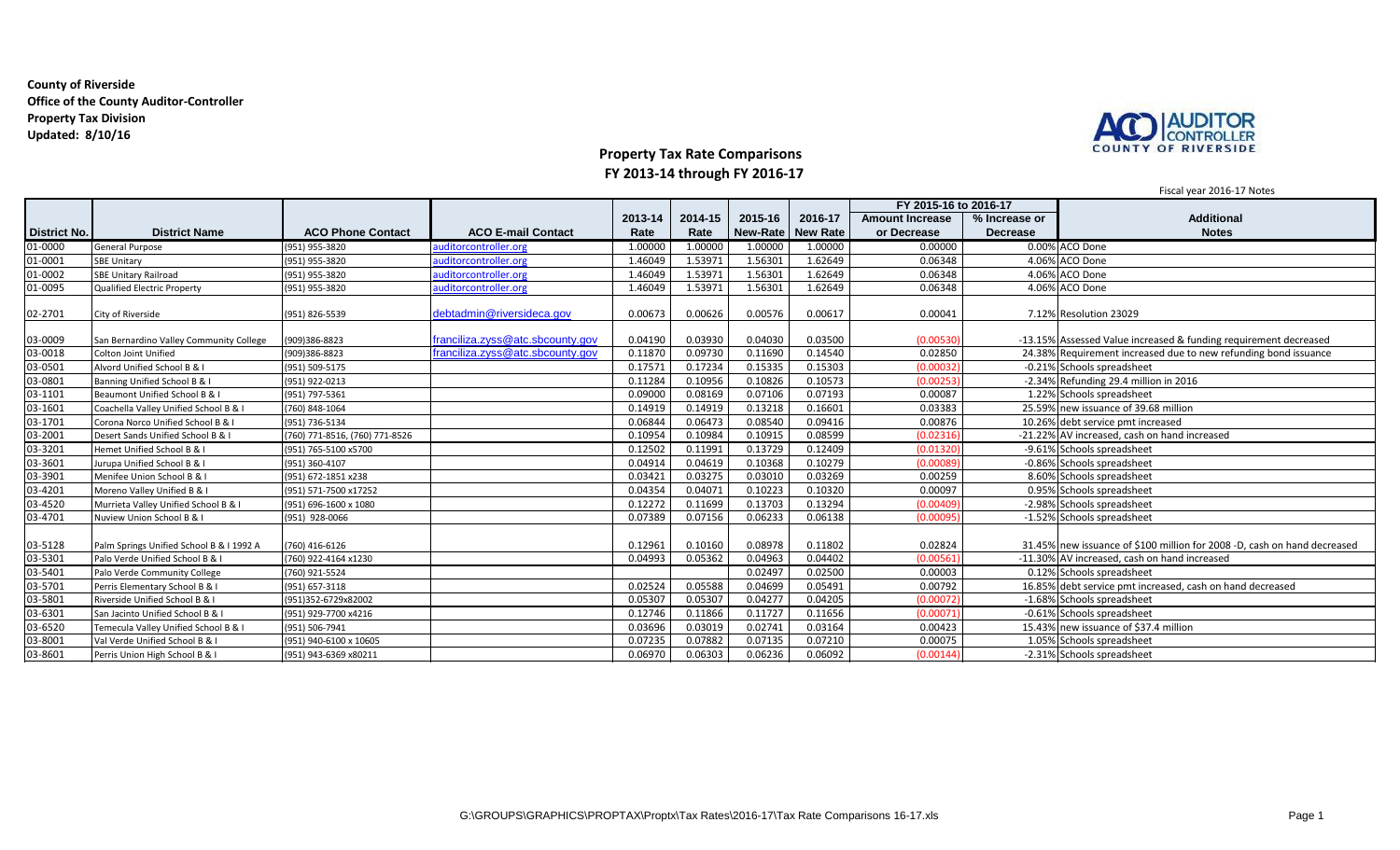### **County of Riverside Office of the County Auditor-Controller Property Tax Division Updated: 8/10/16**



# **Property Tax Rate Comparisons FY 2013-14 through FY 2016-17**

Fiscal year 2016-17 Notes

|                     |                                           |                          |                           |         |         |          | FY 2015-16 to 2016-17 |                        |                 |                                                        |
|---------------------|-------------------------------------------|--------------------------|---------------------------|---------|---------|----------|-----------------------|------------------------|-----------------|--------------------------------------------------------|
|                     |                                           |                          |                           | 2013-14 | 2014-15 | 2015-16  | 2016-17               | <b>Amount Increase</b> | % Increase or   | <b>Additional</b>                                      |
| <b>District No.</b> | <b>District Name</b>                      | <b>ACO Phone Contact</b> | <b>ACO E-mail Contact</b> | Rate    | Rate    | New-Rate | <b>New Rate</b>       | or Decrease            | <b>Decrease</b> | <b>Notes</b>                                           |
| 03-9001             | Desert Community College B & I            | (760) 773-2513           |                           | 0.01995 | 0.02325 | 0.02087  | 0.02036               | (0.00051)              |                 | -2.44% Schools spreadsheet                             |
| 03-9101             | Riverside Community College B & I         | (951) 222-8789           |                           | 0.01768 | 0.01791 | 0.01725  | 0.01649               | (0.00076)              |                 | -4.41% Schools spreadsheet                             |
| 03-9201             | MT San Jacinto Comm                       | (951) 487-3011           |                           |         | 0.00000 | 0.01394  | 0.01320               | (0.00074)              |                 | -5.31% Schools spreadsheet                             |
| 04-4391             | San Gorgonio Memorial Healthcare District | (951)769-2103            | DRecupero@sgmh.org        | 0.11896 | 0.11296 | 0.08143  | 0.08357               | 0.00214                |                 | 2.63% Resolution 2016-02                               |
| 04-4821             | Coachella Valley Water                    | 760) 398-2661 X 2257     | www.cvwd.org              | 0.10000 | 0.10000 | 0.10000  | 0.10000               | 0.00000                |                 | 0.00% Res 2016-28 - Sec tax rate .10 (04-4821)         |
|                     |                                           |                          |                           |         |         |          |                       |                        |                 |                                                        |
| 04-5121             | Desert Water Agency                       | (760) 323-4971           | www.dwa.org               | 0.10000 | 0.10000 | 0.10000  | 0.10000               | 0.00000                |                 | 0.00% Resolution 1140 - fix rate .10 per 100           |
| 04-5131             | Desert Water Agency 1st Fringe            | (760) 323-4971           | www.dwa.org               | 0.10000 | 0.10000 | 0.00000  | 0.00000               | 0.00000                |                 | 0.00% Resolution 1140 - fix rate .10 per 100           |
| 04-5132             | Desert Water Agency 2nd Fringe            | (760) 323-4971           | www.dwa.org               | 0.10000 | 0.10000 | 0.00000  | 0.00000               | 0.00000                |                 | 0.00% Resolution 1140 - fix rate .10 per 100           |
| 04-5133             | Desert Water Agency 3rd Fringe            | (760) 323-4971           | www.dwa.org               | 0.10000 | 0.10000 | 0.00000  | 0.00000               | 0.00000                |                 | 0.00% Resolution 1140 - fix rate .10 per 100           |
| 04-5134             | Desert Water Agency 4th Fringe            | (760) 323-4971           | www.dwa.org               | 0.10000 | 0.10000 | 0.00000  | 0.00000               | 0.00000                |                 | 0.00% Resolution 1140 - fix rate .10 per 100           |
| 04-5135             | Desert Water Agency 5th Fringe            | (760) 323-4971           | www.dwa.org               | 0.10000 | 0.10000 | 0.00000  | 0.00000               | 0.00000                |                 | 0.00% Resolution 1140 - fix rate .10 per 100           |
| 04-5136             | Desert Water Agency 6th Fringe            | (760) 323-4971           | www.dwa.org               | 0.10000 | 0.10000 | 0.00000  | 0.00000               | 0.00000                |                 | 0.00% Resolution 1140 - fix rate .10 per 100           |
| 04-5137             | Desert Water Agency 7th Fringe            | (760) 323-4971           | www.dwa.org               | 0.10000 | 0.10000 | 0.00000  | 0.00000               | 0.00000                |                 | 0.00% Resolution 1140 - fix rate .10 per 100           |
| 04-5139             | Desert Water Agency 9th Fringe            | (760) 323-4971           | www.dwa.org               | 0.10000 | 0.10000 | 0.00000  | 0.00000               | 0.00000                |                 | 0.00% Resolution 1140 - fix rate .10 per 100           |
| 04-5141             | Desert Water Agency 10th Fringe           | (760) 323-4971           | www.dwa.org               | 0.10000 | 0.10000 | 0.00000  | 0.00000               | 0.00000                |                 | 0.00% Resolution 1140 - fix rate .10 per 100           |
| 04-5171             | San Gorgonio Pass Water Agency            | (951) 845-2577           | ttodd@sgpwa.com           | 0.18500 | 0.18500 | 0.18500  | 0.18500               | 0.00000                |                 | 0.00% Resolution 2016-04 S.G Pass Warer Agency         |
| 04-5301             | Metropolitan Water East                   | (213) 217-7619/6653      | dbutkovich@mwdh2o.com     | 0.00350 | 0.00350 | 0.00350  | 0.00350               | 0.00000                |                 | 0.00% Certificate of Assessed Valuation                |
| 04-5333             | MWD East 21st Fringe                      | (213) 217-7619/6653      | dbutkovich@mwdh2o.com     | 0.00350 | 0.00350 | 0.00000  | 0.00000               | 0.00000                |                 | 0.00% D. Butkovich extension to 8/17/16                |
| 04-5351             | MWD West 1302999                          | (213) 217-7619/6653      | dbutkovich@mwdh2o.com     | 0.00350 | 0.00350 | 0.00350  | 0.00350               | 0.00000                |                 | 0.00% D. Butkovich extension to 8/17/16                |
| 04-5372             | MWD West 11th Fringe                      | (213) 217-7619/6653      | dbutkovich@mwdh2o.com     | 0.19100 | 0.19100 | 0.19100  | 0.19100               | 0.00000                |                 | 0.00% D. Butkovich extension to 8/17/16                |
| 04-5407             | Eastern MWD Imp U-18                      | (951) 928-3777 ext. 4363 | turnerc@emwd.org          | 0.01500 | 0.01500 | 0.01500  | 0.01500               | 0.00000                |                 | 0.00% Certtificate Resolutions 2016-083, 084, 092, 093 |
| 04-5466             | Eastern MWD Imp 15                        | (951) 928-3777 ext. 4363 | turnerc@emwd.org          | 0.04000 | 0.04000 | 0.04000  | 0.04000               | 0.00000                |                 | 0.00% Certtificate Resolutions 2016-083, 084, 092, 094 |
| 04-5469             | Eastern MWD Imp 18                        | (951) 928-3777 ext. 4363 | turnerc@emwd.org          | 0.02600 | 0.02600 | 0.02600  | 0.02600               | 0.00000                |                 | 0.00% Certtificate Resolutions 2016-083, 084, 092, 095 |
| 04-5474             | Eastern Muni Water Imp 22                 | (951) 928-3777 ext. 4363 | turnerc@emwd.org          | 0.00300 | 0.00300 | 0.00300  | 0.00300               | 0.00000                |                 | 0.00% Certtificate Resolutions 2016-083, 084, 092, 096 |
| 04-5476             | Eastern Muni Water U-22                   | (951) 928-3777 ext. 4363 | turnerc@emwd.org          | 0.03000 | 0.01100 | 0.01100  | 0.01100               | 0.00000                |                 | 0.00% Certtificate Resolutions 2016-083, 084, 092, 097 |
| 04-5487             | Eastern Muni Water Imp U-12               | (951) 928-3777 ext. 4363 | turnerc@emwd.org          | 0.00800 | 0.00800 | 0.00800  | 0.00800               | 0.00000                |                 | 0.00% Certtificate Resolutions 2016-083, 084, 092, 098 |
| 04-5488             | Eastern Muni Water Imp U-9                | (951) 928-3777 ext. 4363 | turnerc@emwd.org          | 0.05000 | 0.05000 | 0.05000  | 0.05000               | 0.00000                |                 | 0.00% Certtificate Resolutions 2016-083, 084, 092, 099 |
| 04-5489             | Eastern Muni Water Imp U-10               | (951) 928-3777 ext. 4363 | turnerc@emwd.org          | 0.03300 | 0.03300 | 0.03300  | 0.03300               | 0.00000                |                 | 0.00% Certtificate Resolutions 2016-083, 084, 092, 100 |
| 04-5492             | Eastern Muni Water Imp U-2                | (951) 928-3777 ext. 4363 | turnerc@emwd.org          | 0.01000 | 0.01000 | 0.01000  | 0.01000               | 0.00000                |                 | 0.00% Certtificate Resolutions 2016-083, 084, 092, 101 |
| 04-5494             | Eastern Muni Water Imp U-4                | (951) 928-3777 ext. 4363 | turnerc@emwd.org          | 0.05000 | 0.05000 | 0.05000  | 0.05000               | 0.00000                |                 | 0.00% Certtificate Resolutions 2016-083, 084, 092, 102 |